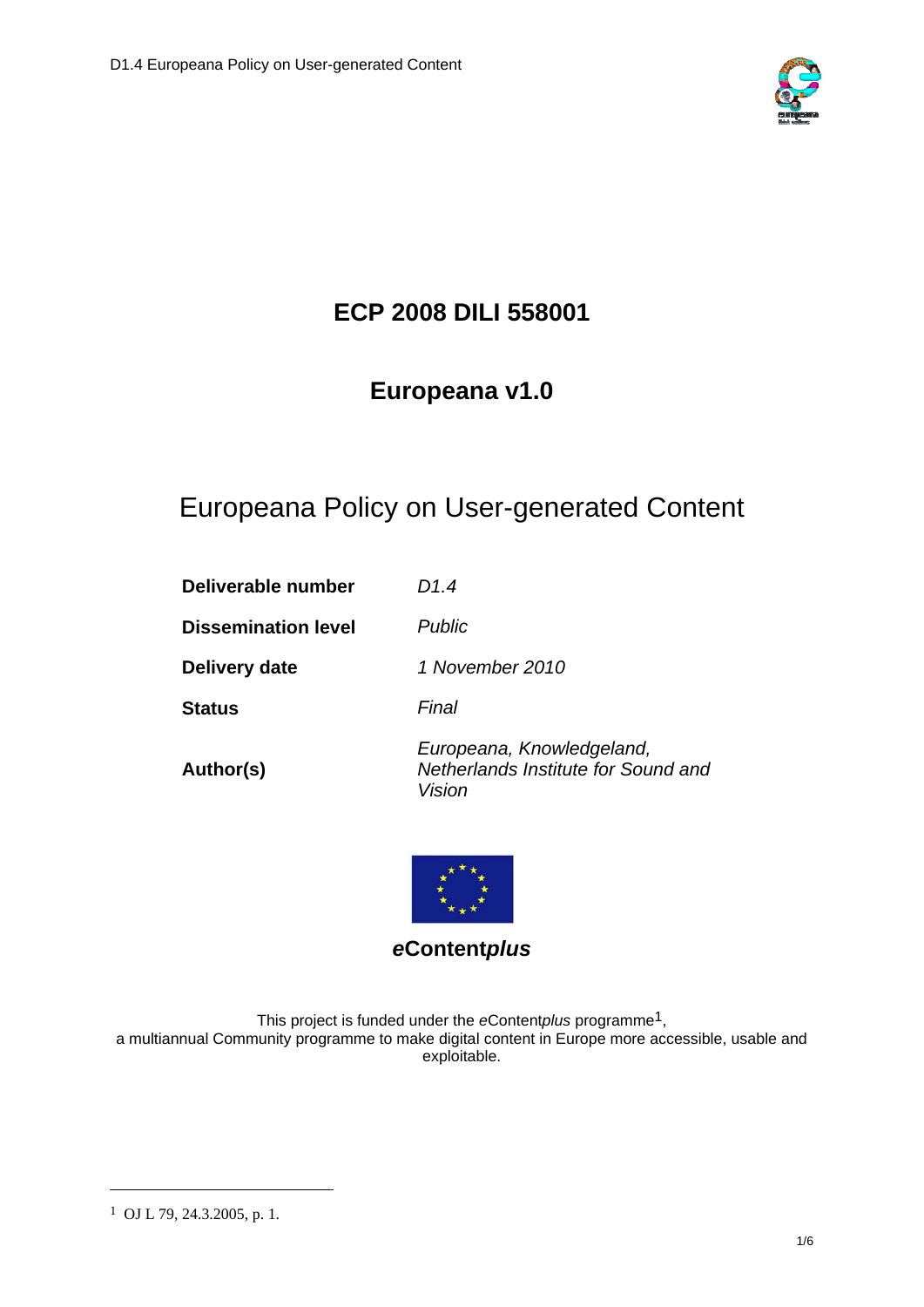

*Authors: Paul Keller (Kennisland) and Johan Oomen (Netherlands Institute for Sound and Vision) with special thanks to Susan Hazan (The Israel Museum). Consulted with Europeana workgroup 1.1 Users.* 

#### PREAMBLE

This policy document outlines the general policies of Europeana with regard to contributions by its users. While Europeana's primary objective is to make Europe's cultural heritage accessible to Internet users in structured way, Europeana is not only limited to incorporating and managing content contributed by its institutional partners across Europe. Europeana will complement the content provided by institutions with appropriate contributions by its end users while encouraging Internet users to help organise, annotate and otherwise enrich the metadata provided through Europeana.

This policy document clarifies the principles that concern all contributors to Europeana: Users, data providers and the Europeana Foundation and aims to establish how Europeana will deal with user contributed objects and metadata. In addition this policy also outlines the responsibilities of users wishing to contribute to Europeana. The terms of use that users contributing content to Europeana will have to agree to, will be detailed separately.

It needs to be noted that Introducing user contributions in Europeana, fits into the wider notion of 'participatory culture'. All over the globe, GLAMs (Galleries, Libraries, Archives and Museum) are currently investigating how this notion affects their workflows and services. This is still very much work in progress. Europeana will continuously need to assess the impact of UGC on its services and as a result continuously evaluate its user contributed content policy.

#### 1. CONTEXT: THE IMPORTANCE OF USER CONTRIBUTIONS FOR EUROPEANA

Europeana provides access to millions of objects from Europe's museums, libraries, archives, and audiovisual archives through one common access point. In July 2010, the number of objects surpassed the 10 million mark, contributed by over 1,000 organisations. Typically, the objects contributed by data providers have been collected over many decades by publicly funded institutions, and are indexed by expert cataloguers and curators following often elaborate and standardized cataloguing frameworks and controlled vocabularies. Essentially the content contributed by data providers to Europeana can be qualified as both authentic and authoritative. However, the extent of Europeana's success will depend on the kinds of creative interactions with the authentic and authoritative content the service facilitates. As stated by Clay Shirky, media scholar, "public reuse produces a kind of value that doesn't just come from publication. It comes from republication and reuse." Access to the growing corpus of digitized objects is a precondition that will unleash the full potential of Europeana. It is vital to transform the Europeana service from a being relatively passive, searchable repository into a dynamic, interactive service, where users will come to realise that they will be discovering a wide variety of content which interests them as they return to the evolving content time and time again.

To this end, Europeana already incorporated several mechanisms, such a social tagging and cross-overs to social media platforms such as Facebook and Twitter. In the near future, Europeana will also invite its users to contribute their own content and will link to information from outside sources such as Wikipedia.

Effectively managed, content and metadata contributed by end users constitute critical contributions that are highly valuable to the European cultural record: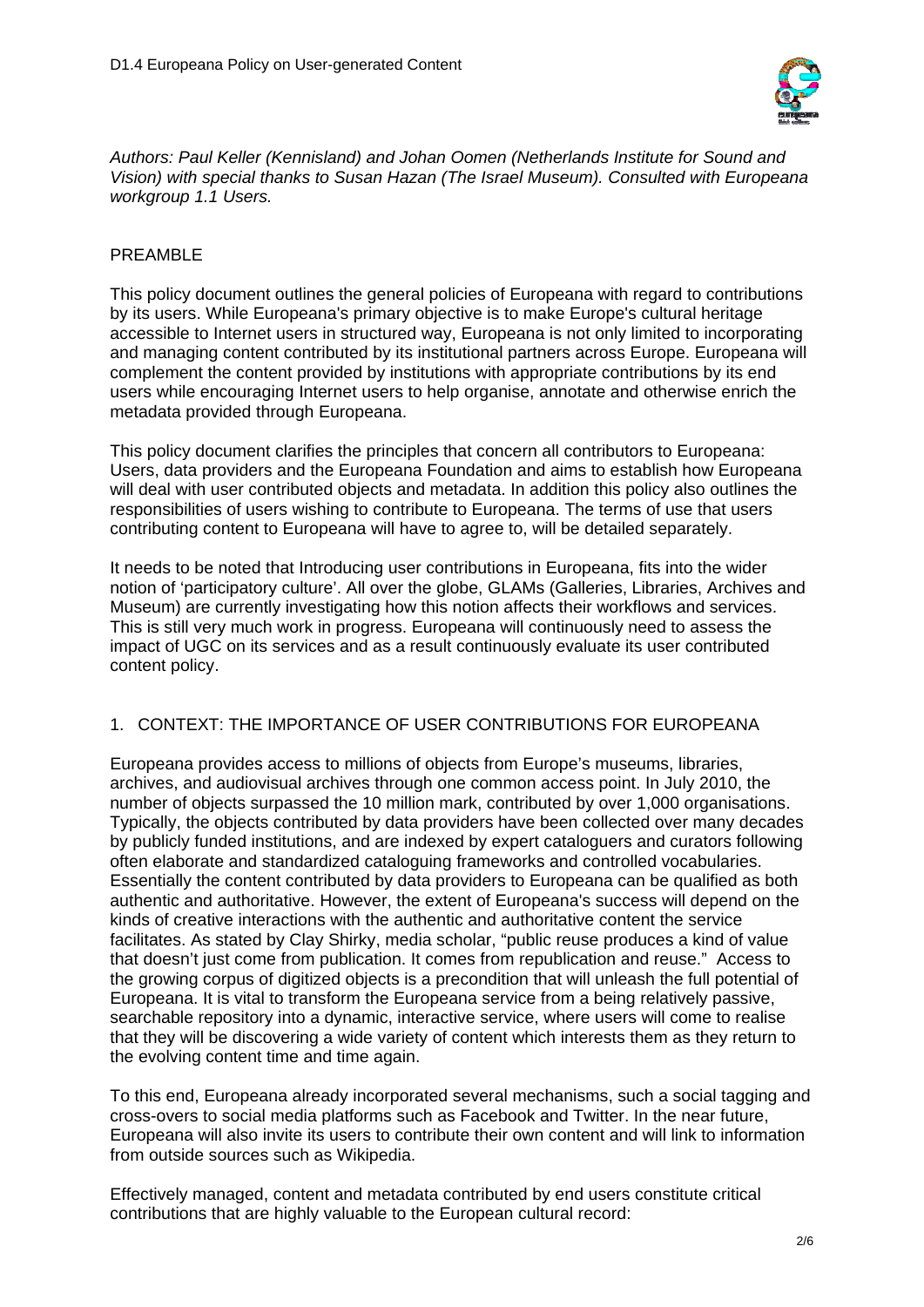

- Contextualisation. Content that can complement, enrich and support interpretation of the compilation of authentic and authoritative content currently being aggregated for, and by Europeana. User contributions can provide access to the real-life experiences, and articulates the voices of ordinary people within the overall context of European history, and contemporary life
- Curation. Users can make unexpected connections between records and create thematic groupings
- Multilinguality. Contributions by end users enhance the multilinguality of the content by encouraging them to tag the content folksonomically in their natural language

From the perspective of students, researchers and learners of all kinds, these kinds of personalized content will be highly valuable as well greatly augmenting the Europeana's content itself as it explores innovative channels for re-use.

#### 2. TYPES OF USER CONTRIBUTIONS

'Crowdsourcing' (harnessing the power of many) has been already proved effective in the cultural heritage domain, with platforms such as Flickr the Commons and steve.museum drawing on 'the crowd' to enrich content. Successful approaches to aggregating this kind of user contributed content have also been initiated in the context of submission campaigns related to episodes and milestones in European history such as the two World Wars , and the post-1989 transition in Eastern Europe , thematic narratives linking rich literary resources, and visual culture. They hold a rich potential for enhancing thematic treatment within Europeana. Accordingly, end user contributions can result not only in more diverse content becoming available through Europeana but also for facilitating an open channel for user participation and distribute creativity in the online, European community.

Europeana distinguishes between four types of user contributions:

1. Metadata. Supporting end-user annotations on Europeana will be highly beneficial for both visitors of the portal, as user generated tags increase intuitive access to content, and institutions while at the same time users can enrich their own catalogue with novel content contributed by the European-wide user base across portal. These annotations can also be used to support multilingual access to the content in Europeana. Special attention will need to be given how to assess the quality of tags in a challenging multilingual environment as Europeana, supporting 26 languages.

2. Stories. User contributed stories/narratives can be a starting point for exploring the interconnections between items discovered in Europeana based on intersecting time/space/topic components . Although digital stories can manifest in different ways, they share a set of characteristics which makes them ideal for the purpose of communicating cultural heritage to audiences who may find it difficult - or boring - to access content via passive channels such as search engines or catalogues. Such digital stories are rapidly becoming globally acknowledged as powerful tools for learning, integration, and preservation by providing unique platforms for creativity in the cultural sphere. Stories act to transfer knowledge from previous generations and help to uncover ethnic heritage emanating from different regions and locations in the culturally rich and diverse tapestry of Europe.

3. Digital objects. User contributions drawn from personal memory may result in submissions of digital objects in their possession, including photographs and other memorabilia, commentaries and annotations. Content may be solicited in the context of stories, but Europeana can also display these objects in other contexts. It is important to note that digital objects from end-users can also be provided via data providers (i.e. not directly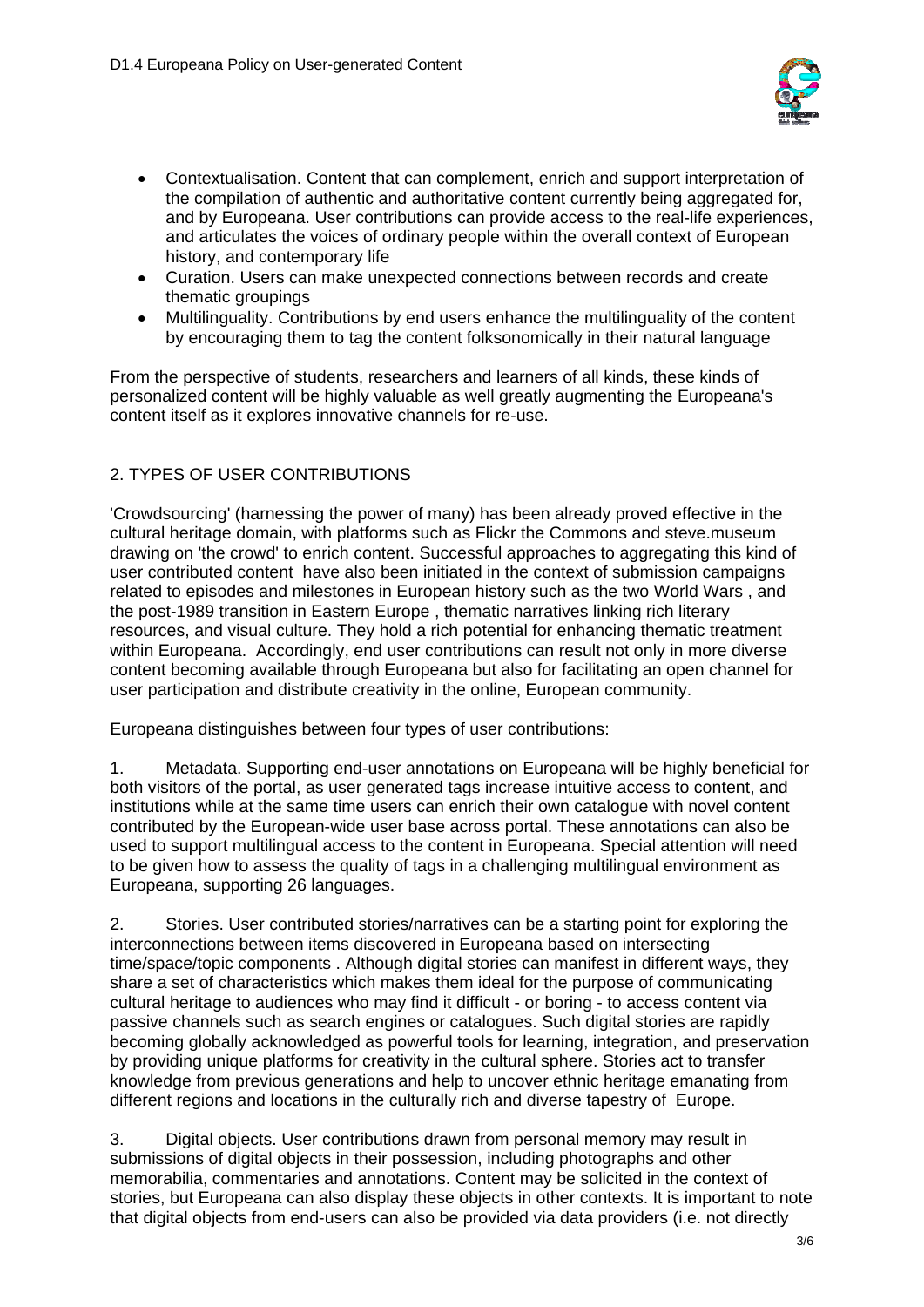

through the Europeana portal) and entities such as Wikimedia Commons.

4. Specific datasets from the Linked Open Data project. The Linked Open Data project currently includes over 100 different datasets, known as the LOD cloud, ranging from rather centralized ones, such as DBpedia, a structured version of Wikipedia, to the distributed clouds (datasets). It is an extremely rich dataset than can be used to add meaning to objects on Europeana. The current LOD cloud contains data from diverse domains such as people, companies, books, scientific publications, films, music, television and radio programs, genes, online communities, statistical or scientific data. Europeana will critically assess the datasets it would like to

#### 3. HOW USER CONTRIBUTED CONTENT WILL BE USED IN EUROPEANA

#### *3.1. Presentation layers*

When making available user contributions, Europeana will ensure that the presentation layers differentiate very clearly between end user contributions and content contributed by institutions. Also, it will be possible for users to 'hide' contributions made by other users.

#### *3.2. Terms of use and licensing*

Users wishing to contribute metadata, stories or digital objects to Europeana need to first register. As part of the registration process users will be asked to agree to the Europeana Terms of Use which - among other things - establishes how metadata, stories or digital objects contributed to Europeana will be used by Europeana, Europeana's institutional partners, and other users of Europeana. As users upload content to Europeana they do so to share their content not only with Europeana but also with its Users and Partners.

For content that is protected by copyright, neighbouring rights or other rights this means that the user needs to own sufficient rights in order to make content available via Europeana. In addition the user needs to give Europeana, its users, and partners sufficient rights to access, redistribute and re-arrange the content being contributed to Europeana.

By contributing content to Europeana users agree that their content can be used by Europeana without any restrictions and without the ability to remove the content from Europeana once it has been contributed. In the case of stories annotations & digital objects Europeana will attribute the contributing user as he or she described themselves in the registration process. When users contribute tags, keywords or other descriptive data this is not the case.

By contributing content to Europeana users also allow all other users of Europeana (including Europeana's partners and sponsors) to use and augment the contributed content as long as they adhere to the conditions of a Creative Commons Attribution Share Alike license. This license allows anyone

- To copy, distribute and transmit the work
- To make adoptions of the work and to distribute these adoptions

…as long as the following conditions are met:

Other users must attribute the original author or rights-holder of the work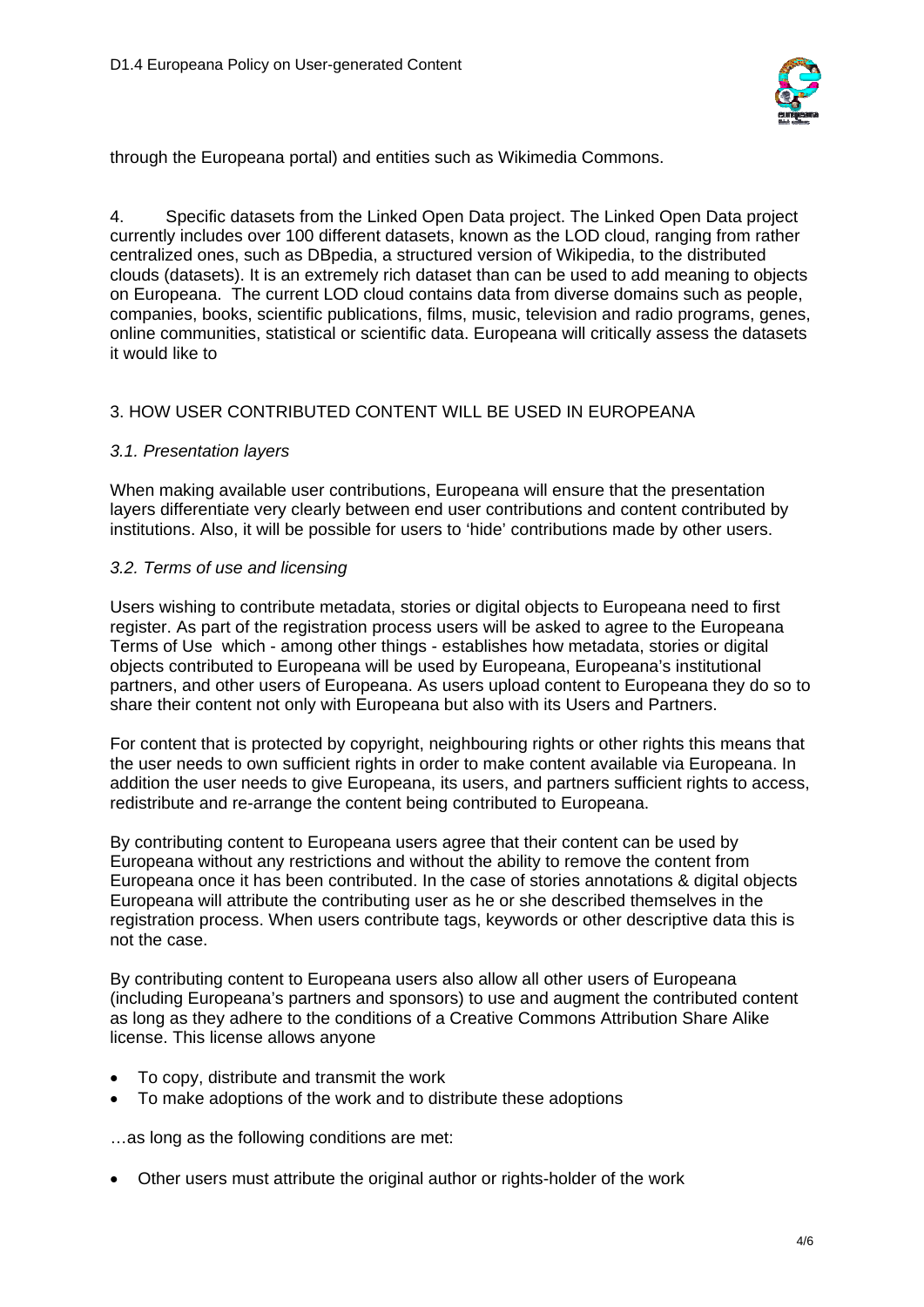

 When adaptations of the work are distributed these may only be distributed under the same license.

Licensing all user contributions to Europeana under the terms of a Creative Commons Attribution Share Alike license ensures that the content contributed to Europeana by end users can be re-used by other end-users, Europeana's institutional partners and other online platforms such as Wikipedia. This also enables Europeana to make available user contributions as linked data and combine it with content provided by other platforms such as Wikipedia.

The following illustration indicates the structure: Europeana can use the contributed content under the terms of use. Data providers and other third parties (including end users) can use and redistribute the contributed content under the terms of the Creative Commons Attribution ShareAlike license. The user contributing the content remains free to use the content without any restrictions.



#### *3.3 Responsibilities of users contributing content to Europeana*

Europeana acknowledges that including content contributed by individual end users also poses challenges in terms of accuracy, ethics, tone of voice and so on. Therefore, a set of responsibilities has been defined.

Before users can contribute content to Europeana, users will need to agree to Europeana's terms of service. These terms of service establish a number of key responsibilities that users need to be aware of:

• Users are only allowed to contribute content and data to Europeana that contributes to overall Europeana's objective: Europeana provides information about and access to Europe's cultural heritage and user contributions must be related to this objective.

Users need to ensure that they have sufficient rights to contribute content to Europeana. This means that they either need to be the copyright holder of the content they are uploading, need to have obtained sufficient permission by the original copyright holder to do so, or declare that the content is public domain.

• Users are not allowed to upload content that is racist, discriminatory, pornographic, that may be deemed to be insulting to other users, or groups of people. They are also not allowed to upload content that is damaging to the reputation of Europeana or its partners and contributors.